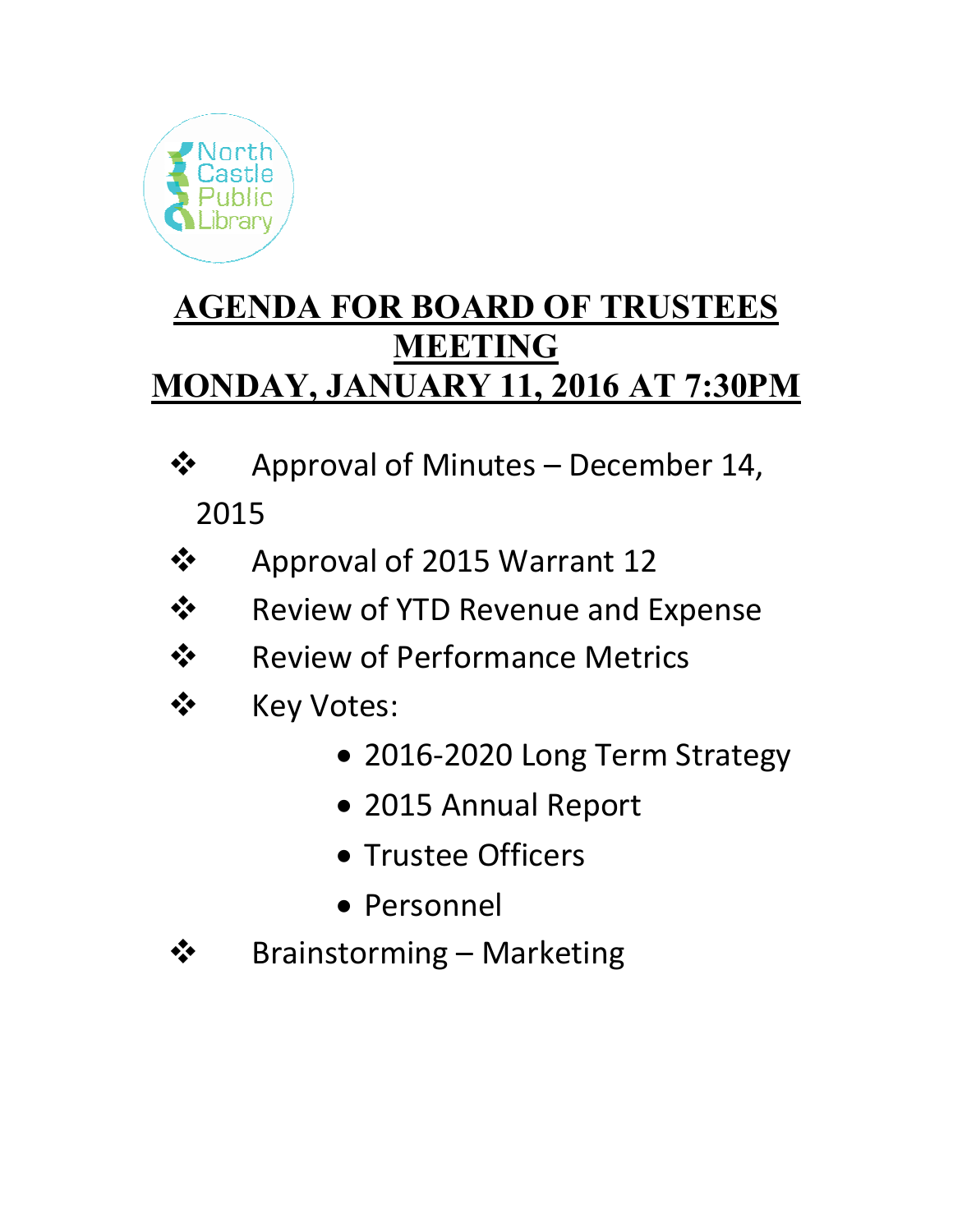# **North Castle Public Library**

## **Library Board of Trustee Minutes – January 11, 2016**

Sean Ryan called meeting to order at 7:30PM

### **In attendance:**

**Trustees:** David Charney, Jeanne Lapsker, Jerry March, Lisa Meyer Chorne, Stephanie Paul and Sean Ryan.

**Library:** Megan Dean, Edie Martimucci

**Town:** Barbara DiGiacinto

**Friends:** Marilyn Heimerdinger

**Approval of Minutes**: A motion to approve the December 14, 2015 minutes was made by Jeanne and seconded by Jerry. All were in favor.

**Approval of Warrant 12**: Warrant No. 12 was distributed. The total amount of Warrant 12 is \$41,141.30 of which the Friends are paying \$9,232.11 - Thank you, Friends!!! David made motion to approve Warrant 12 and Stephanie seconded. All were in favor.

**Approval of Job Appointment:** Jeanne made the motion and Lisa seconded to approve probationary appointment of Edie Martimucci as Library Director II (from provisional position) effective January 7, 2016. All were in favor.

**Approval of Board of Trustee Officers for 2016:** David made the motion for election of the following officers for 2016 and Jeanne seconded. All were in favor.

- President Sean Ryan
- David Charney Vice President
- Scott Stopnik Treasurer
- Jennifer Paulson Lee Secretary

**Approval of Our 2016-2020 Long Term Strategy:** The current draft of the Long Term Strategy was distributed. Jerry made a motion to approve the strategy document with minor grammatical edits and Jeanne seconded. All were in favor.

**Approval of our 2015 Annual Report:** The current draft of the 2015 Annual Report was distributed. Jerry made a motion to approve the annual report document with minor grammatical edits and David seconded. All were in favor.

### **Brainstorming Discussion – How to Kick-off a Wave of Marketing of Our Library:**

- Use information to better understand customers.
- Increase initiatives to understand our customer's needs and wants.